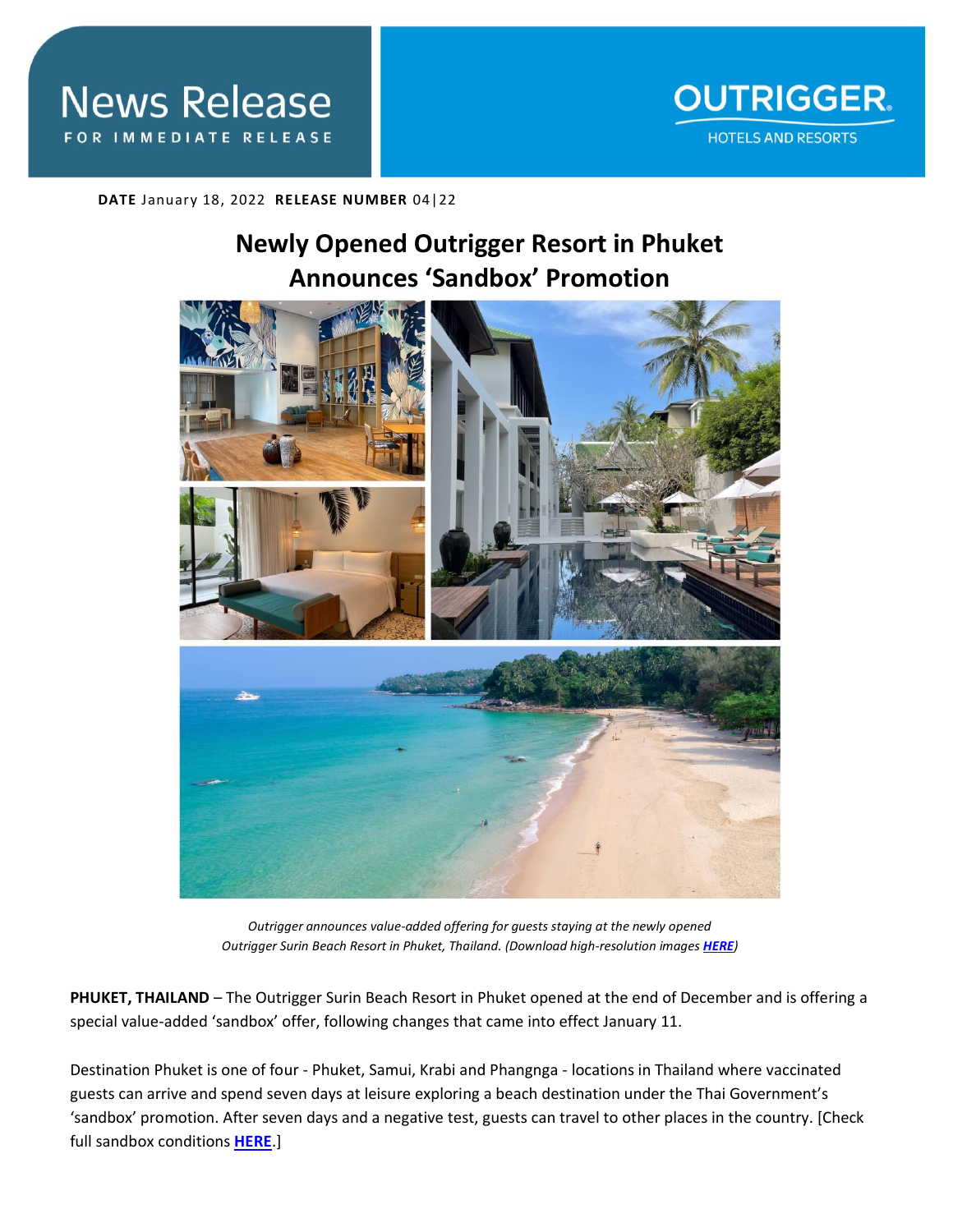To support the sandbox initiative, the newly opened 60-key Outrigger Surin Beach Resort, adjacent to idyllic Surin Beach, is offering very special rates from \$130 per night for a Surin Studio Room for travel until February 28, 2022. For travel March 1 to April 17, a super-saver rate of \$105 is available.

Both rates include breakfast for two, return airport transfers, \$45 food and beverage credit per stay, 20% off laundry and flexible check-in/out. A minimum seven-night stay is required.

Announcing the new sandbox offer, Tony Pedroni, Outrigger area general manager for Thailand said, "I believe our wonderful new-look boutique resort beside beautiful Surin Beach will be the perfect antidote to banish the winter blues and help guests unwind after a challenging two years for everyone."

Outrigger Surin Beach Resort is 30 minutes from Phuket airport. It is conveniently located for explorations of all of the island's west coast beaches, Phuket town and nature retreats such as the Khao Phra Taew forest reserve.

The resort itself features the surf-inspired Nalu Bar + Grill, two swimming pools and a fitness studio.

Outrigger will also open the Outrigger Khao Lak Beach Resort in Thailand in early February 2022 and Outrigger Koh Samui Beach Resort in March.

To book the Outrigger Surin Beach Resort sandbox promotion, visit the resort on the Thailand pages of [outrigger.com.](http://outrigger.com/) Or contact your preferred travel agent.



*Click image above for video*